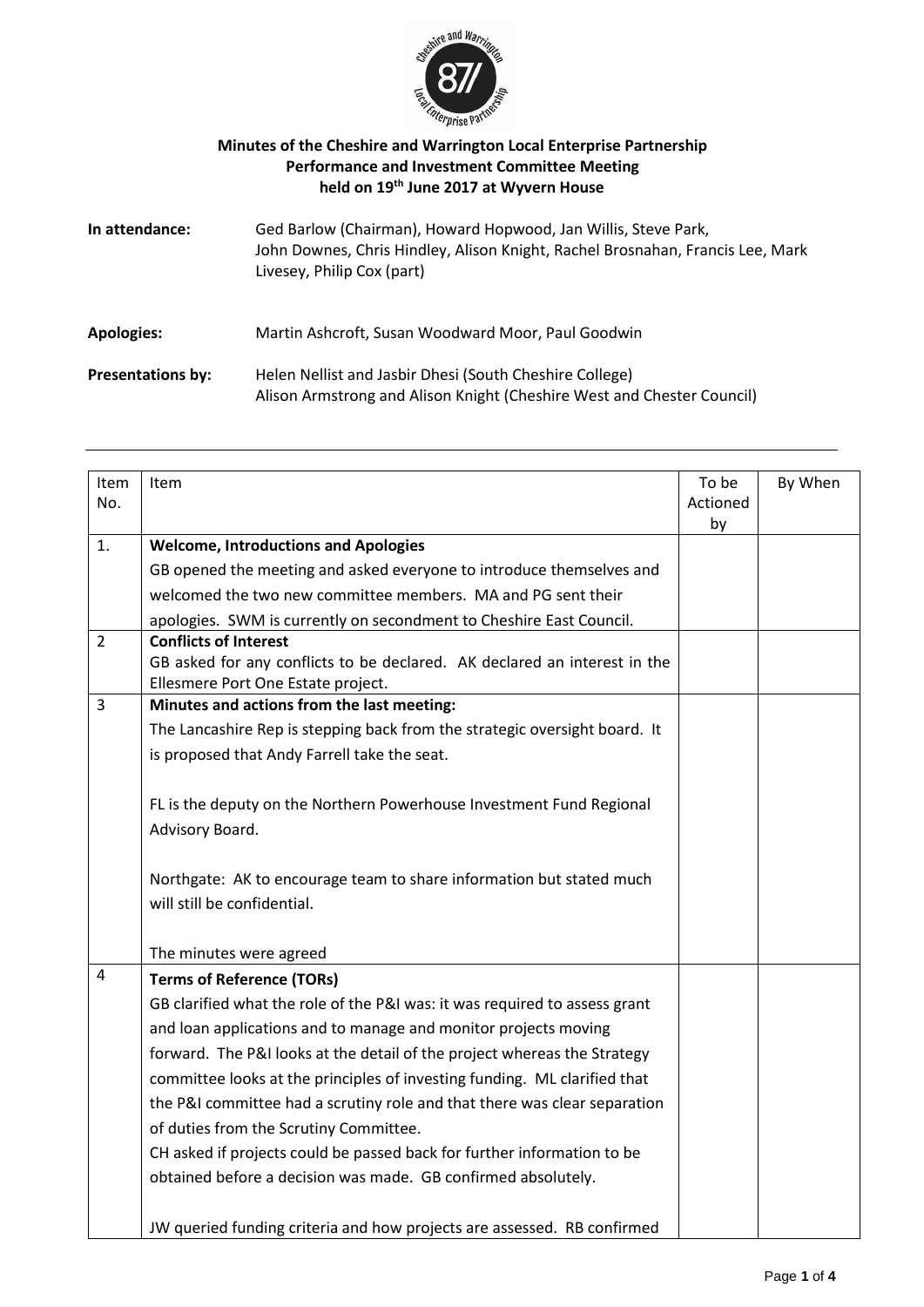|   | that we use the 5 case model, but following revised government guidance   |           |         |
|---|---------------------------------------------------------------------------|-----------|---------|
|   | we would now have to use Land Uplift Value as a measure rather than       |           |         |
|   | Benefits Cost Ratio.                                                      |           |         |
|   | The TORs were approved.                                                   |           |         |
| 5 | South Cheshire College Presentation: Ellesmere Port and Chester Campus    |           |         |
|   | <b>Remodelling</b>                                                        |           |         |
|   | Helen Nellist and Jasbir Dhesi presented the proposal to remodel the      |           |         |
|   | Ellesmere Port and Chester campuses.                                      |           |         |
|   | 11000 pupils, 1,300 apprenticeships, 1,500 employers, 800 staff, although |           |         |
|   | due to be reduced to the restructure.                                     |           |         |
|   | £27m secured from HMT. The funding was conditional upon the College       |           |         |
|   | securing a grant from the LEP for the remodelling work. South Cheshire    |           |         |
|   | College is one of three colleges applying to access funds from the        |           |         |
|   | Restructure Fund and is the first to get an offer.                        |           |         |
|   | HMT will not pay for capital work, hence the need for a grant.            |           |         |
|   | £21m has been used to off debts. £6m has been given either interest free  |           |         |
|   | or at 1.5%.                                                               |           |         |
|   | The college have now been able to put forward £250k of match funding to   |           |         |
|   | the project (7%) and will meet any cost overspends. They also expect to   |           |         |
|   | be able to pay for £1m of capital investment for the next three years.    |           |         |
|   | They expect to be able to achieve £3.3m of savings per year by 2017.      |           |         |
|   | Offsted grade has already improved.                                       |           |         |
|   |                                                                           |           |         |
|   | GB asked why the campuses were designed the way they were given they      |           |         |
|   | were relatively new. Dhesi said that education changes with political     |           |         |
|   | whims.                                                                    |           |         |
|   | JW asked about outputs as those shown were very low. Helen explained      |           |         |
|   | they'd been asked by HMT not to forecast growth and that maintaining      |           |         |
|   | current numbers was essentially growth due to the demographics of 16-19   |           |         |
|   | year olds.                                                                |           |         |
|   | SP stated he was concerned about centralising services and the extent to  |           |         |
|   | which students were prepared to travel.                                   |           |         |
|   | JD concerned that costs may have gone up by next year and the cost per    |           |         |
|   | sqm shown was high.                                                       |           |         |
|   | AK said they had followed through on the ABR review recommendations.      |           |         |
|   | HH concerned about the rationale for the project.                         |           |         |
|   |                                                                           |           |         |
|   | The Committee agreed to approve the project with the following            |           |         |
|   | conditions:                                                               |           |         |
|   |                                                                           |           |         |
|   | Actual increase in student numbers expected to be provided                |           |         |
|   | Schedule of works and cost plan to be provided<br>٠                       |           |         |
|   | Confirmation that the College will meet any cost over spend.              |           |         |
|   |                                                                           |           |         |
|   | GB requested that RB obtain slides before meetings in future to check the |           |         |
|   | presentation can be completed within the time allowed.                    | <b>RB</b> | Ongoing |
|   |                                                                           |           |         |
|   |                                                                           |           |         |
|   |                                                                           |           |         |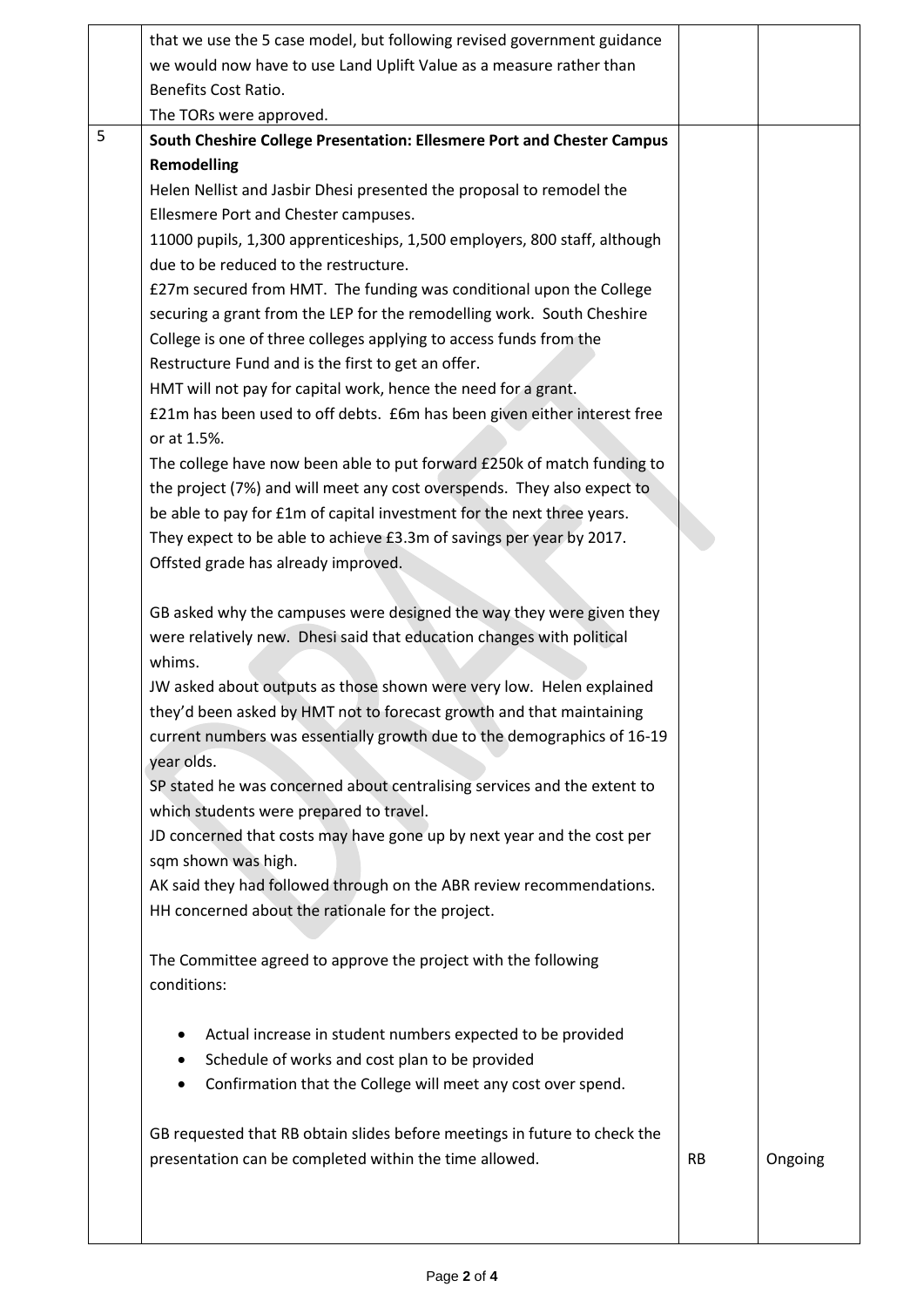| 6              | <b>Ellesmere Port One Estate Presentation</b>                                      |    |             |
|----------------|------------------------------------------------------------------------------------|----|-------------|
|                |                                                                                    |    |             |
|                |                                                                                    |    |             |
|                | AK introduced herself and explained that central government were keen              |    |             |
|                | on the one estate principle. There was another CEO meeting planned for             |    |             |
|                | the 10 <sup>th</sup> July where it was hoped to get agreement to sign the MOUs and |    |             |
|                | agree the preferred design option.                                                 |    |             |
|                | Perfect Circle had completed their initial design work and had come up             |    |             |
|                | with four designs each of which retained the library which is proposed to          |    |             |
|                | be used for back office staff.                                                     |    |             |
|                |                                                                                    |    |             |
|                | The preferred option (but yet to be agreed with partners) is a brand new           |    |             |
|                | hub costing £34m with a 175 week build (option 2). AA thought they could           |    |             |
|                | have the hub up and running in as little as 85 weeks from the start of work.       |    |             |
|                | Option 2 would have a proposed start date of November 18 and a finish of           |    |             |
|                | February 2022. RB commented that the LGF monies need to be spent by                |    |             |
|                | the end of March 21 so the proposed timing of the project is a concern             |    |             |
|                | but something we could try and work with.                                          |    |             |
|                |                                                                                    |    |             |
|                | AA explained the difficulties with getting all the partners to confirm capital     |    |             |
|                | contributions that it appeared not all partners were 100% committed to             |    |             |
|                | the scheme. RB felt that commitment to the scheme needed to be made                |    |             |
|                | asap as there was a danger that conversations about the project would go           |    |             |
|                | on with no decisions being made, putting the funding at risk.                      |    |             |
|                |                                                                                    |    |             |
|                | CWAC have so far got approval to commit £7m to the scheme.                         |    |             |
|                |                                                                                    |    |             |
|                | The Committee agreed that all partners should sign an MOU by the end of            | АΚ | End of July |
|                | July and that by the end of September the funding package for the agreed           |    | and End of  |
|                |                                                                                    |    |             |
| $\overline{7}$ | option should be confirmed,                                                        |    | September   |
|                | <b>Cheshire Green Update</b>                                                       |    |             |
|                | PC gave a short summary of where the loan application was up to and the            |    |             |
|                | changes proposed.                                                                  |    |             |
|                | Everyone agreed they were happy to proceed on the basis set out in the             |    |             |
|                | paper.                                                                             |    |             |
| 8              | <b>Programme Manager update</b>                                                    |    |             |
|                | RB ran through the report. She explained that PC had asked that the top 5          |    |             |
|                | corporate and programme risks were reported monthly to the P&I                     |    |             |
|                | committee. Everyone noted the risks.                                               |    |             |
|                | HH asked that on Thornton letters from the companies donating the                  |    |             |
|                | equipment, confirming the values were obtained.                                    |    |             |
|                |                                                                                    |    |             |
|                | RB discussed the outputs profiled on projects against the target which             |    |             |
|                | showed that the LEP should exceed targets.                                         |    |             |
|                |                                                                                    |    |             |
|                | GB requested that any projects underperforming on outputs should be                |    |             |
|                | bought forward to the committee for discussion asap.                               |    |             |
|                |                                                                                    |    |             |